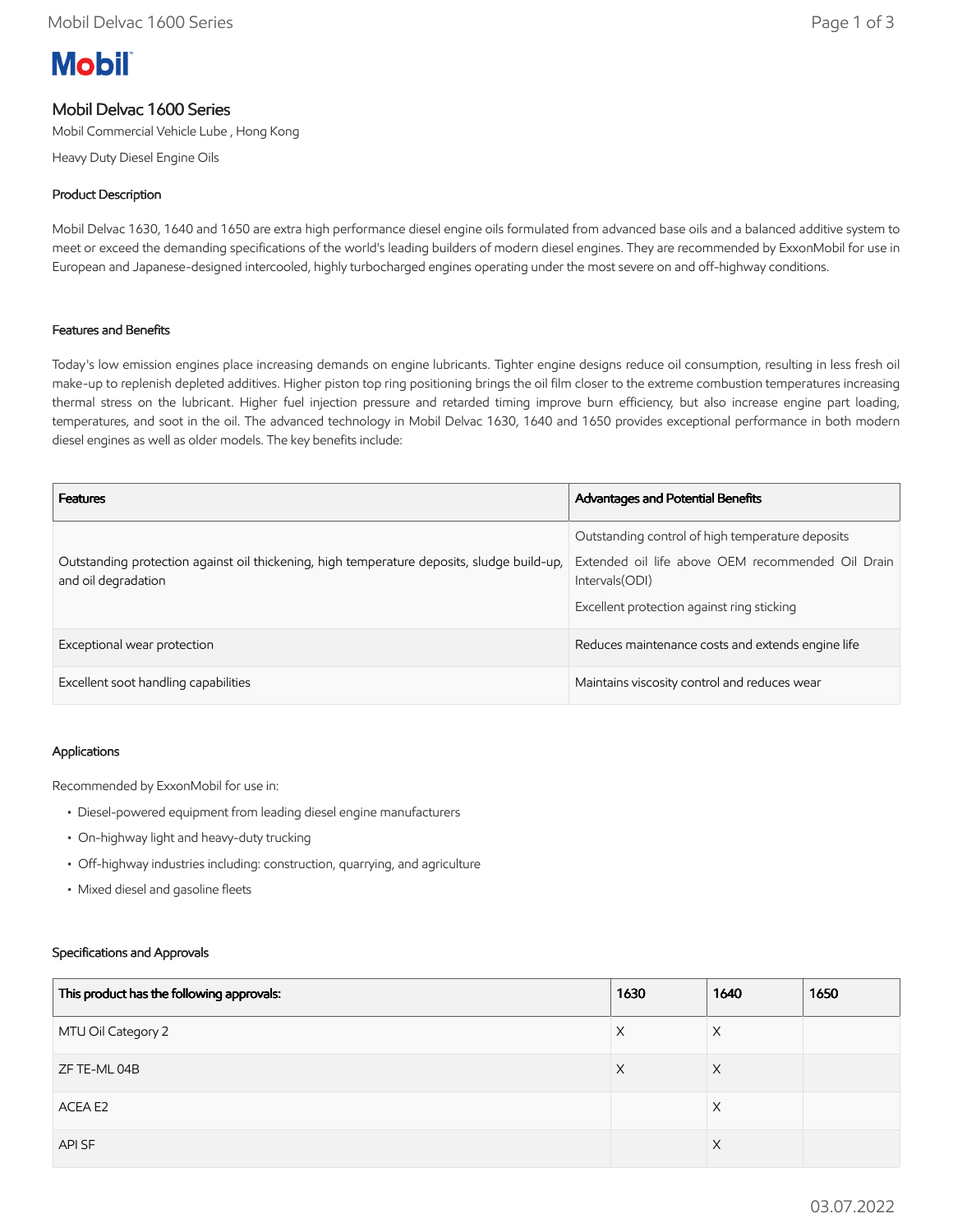## Mobil Delvac 1600 Series **Page 2 of 3**

| This product has the following approvals: | 1630 | 1640               | 1650 |
|-------------------------------------------|------|--------------------|------|
| <b>MAN 270</b>                            |      | $\curvearrowright$ |      |

| This product is recommended for use in applications requiring: | 1630 | 1640     | 1650     |
|----------------------------------------------------------------|------|----------|----------|
| ACEA E2                                                        | X    |          |          |
| Allison C-4                                                    | X    |          |          |
| API CF                                                         | X    | $\times$ | $\times$ |
| API SF                                                         | X    |          | $\times$ |
| <b>MAN 270</b>                                                 | X    |          |          |

#### Properties and Specifications

| Property                                      | 1630          | 1640   | 1650          |
|-----------------------------------------------|---------------|--------|---------------|
| Grade                                         | <b>SAE 30</b> | SAE 40 | <b>SAE 50</b> |
| Ash, Sulfated, mass%, ASTM D874               | 1.4           | 1.4    | 1.4           |
| Density @ 15.6 C, g/cm3, ASTM D4052           |               | 0.892  | 0.896         |
| Flash Point, Cleveland Open Cup, °C, ASTM D92 | 250           | 256    | 290           |
| Kinematic Viscosity @ 100 C, mm2/s, ASTM D445 | 11.5          | 14.1   | 19.5          |
| Kinematic Viscosity @ 40 C, mm2/s, ASTM D445  | 90            | 132    | 202           |
| Pour Point, °C, ASTM D97                      | $-30$         | $-21$  | $-18$         |
| Total Base Number, mgKOH/g, ASTM D2896        | 12            | 12     | 12            |
| Viscosity Index, ASTM D2270                   | 117           | 112    | 110           |

#### Health and Safety

Health and Safety recommendations for this product can be found on the Material Safety Data Sheet (MSDS) @ [http://www.msds.exxonmobil.com/psims](http://www.msds.exxonmobil.com/psims/psims.aspx) /psims.aspx

All trademarks used herein are trademarks or registered trademarks of Exxon Mobil Corporation or one of its subsidiaries unless indicated otherwise.

11-2020 ExxonMobil Hong Kong 22nd Floor, Central Plaza, 18 Harbour Road, Wanchai Hong Kong +852 3197 8888

## [http://www.exxonmobil.com](http://www.exxonmobil.com/)

Typical Properties are typical of those obtained with normal production tolerance and do not constitute a specification. Variations that do not affect product performance are to be expected during normal manufacture and at different blending locations. The information contained herein is subject to change without notice. All products may not be available locally. For more information, contact your local ExxonMobil contact or visit